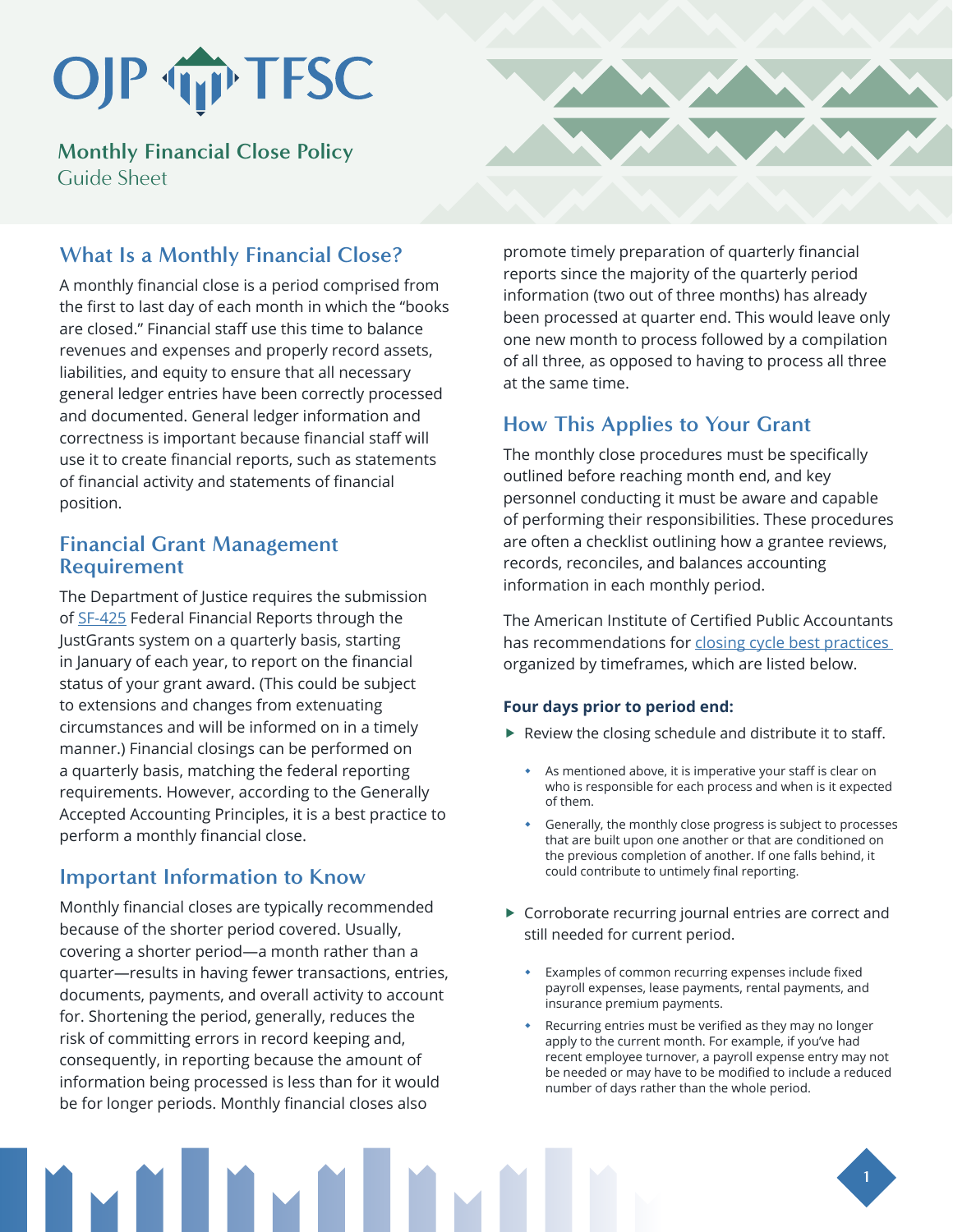- $\triangleright$  Download preliminary financial statements and verify for errors and unusual variances.
	- Preparing preliminary financial statements helps in reporting accuracy by showing discrepancies when compared to the financial statements of prior periods and can then be corrected or adjusted, as necessary.

#### **Two days prior to period end:**

- $\blacktriangleright$  Verify any contractual agreements for obligations to be paid.
	- Checking these agreements ensures that the expenses that arise from these are recorded in the corresponding period and that suppliers are disbursed for their products or services in a timely manner.
- $\blacktriangleright$  Update fixed asset schedule and calculate/verify depreciation.
	- Updating the fixed asset schedule is key in recording new purchases of devaluing assets and their subsequent depreciation.
	- Calculating and verifying depreciation ensures that no over or under depreciation expense is being taken into account and that the book value of the assets is accurate.

#### **One day prior to period end:**

- $\blacktriangleright$  Complete preliminary bank reconciliations.
	- Bank reconciliations are of the utmost importance as they involve cash and cash equivalents, which are the assets most likely involved in fraud or improper use of funds.
	- Bank reconciliations can help identify obligations for which necessary payments have not been made.
- $\blacktriangleright$  Audit inventory.
	- For grantees, this inventory is usually composed of training materials and other tangible resources that help the programmatic aspect of the award. Knowing when inventory is low can ensure timely reordering and restocking for future activities and identify potential foul play, if materials are missing.

#### **Day of period end:**

- $\blacktriangleright$  Print or download all period-end reports and process period-end closing program.
	- Period-end reports are very important as they are later compared to general ledger balances.
	- The period-end closing program consists of processing all entries in the normal close process and cannot be modified after the period close.

#### **One day after period end:**

- $\blacktriangleright$  Reconcile general ledger balances to period-end reports.
	- These two amounts must be equal. If they are not, it could indicate errors or omissions in the preparation of either one. Go back, review, and correct ASAP!
- $\triangleright$  Complete accruals and close accounts receivable and payable books.
	- In accrual basis, ensuring all revenues and expenses incurred in the period are recorded warrants accuracy and promotes comparability between periods.
	- Proper closing of accounts receivable (A/R) and accounts payable (A/P) books guarantees all revenues and expenses are accounted for and that the statement of financial activity is correct.